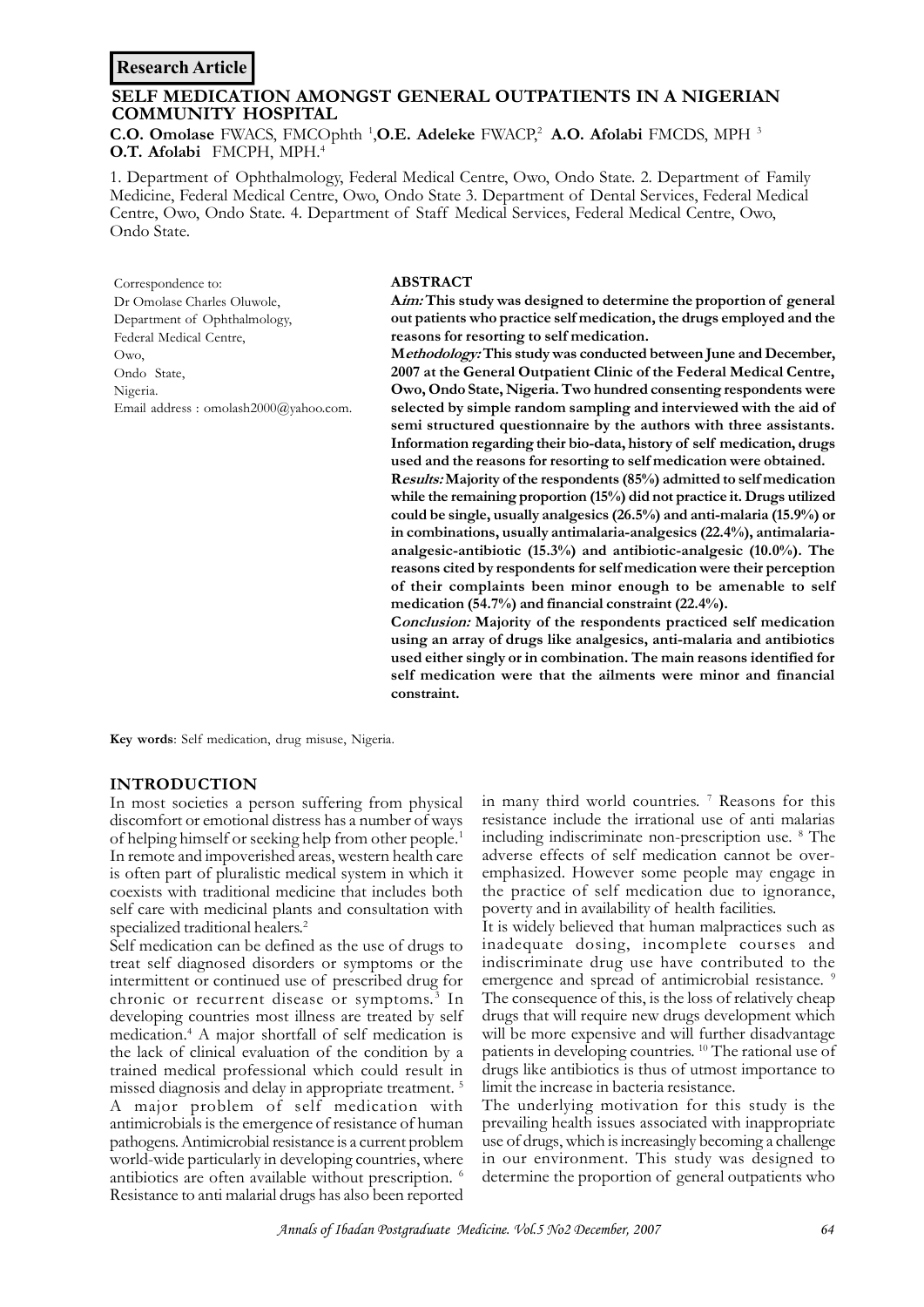self medicate, types of drugs used and the reasons for resorting to self medication.

It is hoped that our findings will guide us in evolving strategies to reduce self medication to it's barest minimum.

# **METHODOLOGY**

This study was conducted between June and December, 2007 at the general outpatient department of Federal Medical Centre, Owo, Ondo State, Nigeria. Ethical clearance was obtained from the Ethical committee of the hospital prior to carrying out this study. Two hundred patients were selected by simple random sampling and interviewed. Informed consent was obtained from each of the two hundred respondents. Semi structured questionnaire were administered on the respondents by the authors with three trained assistants at the outpatient department. The information obtained included bio- data of the respondents, history of self medication, type of drugs employed and the reasons for resorting to self medication. The data obtained with the aid of the study instrument (questionnaire) was collated and analyzed using SPSS 12.0.1 statistical software package. Results were presented using frequency tables.

# **RESULTS**

There were two hundred respondents, aged between 16-85 years. There were 81 males (40.5%) and 119 females (59.5%). One hundred and thirty (65%) were married while sixty  $(30\%)$  were single and ten  $(5\%)$ were widowed. One hundred and seventy (85%) were Christians and thirty (15%) were Muslims. Seventy eight (39%) of the respondents had tertiary education, fifty six  $(28\%)$  had secondary education, thirty eight  $(19\%)$ had primary education while twenty eight (14%) had no formal education .As shown in table 1, majority of the respondents:75(37.5%) were traders while few:28(14%) were farmers.

Prevalence of self medication: Majority of the respondents: 170(85%) admitted to self medication while the remaining proportion 30(15%) did not practice self medication.

Types of drugs used: The respondents used an array of drugs either singly or in combination. As shown in table 2, of all the drugs used singly, the majority 26.5%  $(n=45)$  used analgesics followed by antimalarias 15.9%  $(n=27)$  and antibiotics 2.9%  $(n=5)$ , while for drug combinations, 22.4% (n=38) used analgesicsantimalaria, 15.3% (n=26) used analgesic-antimalariaantibiotic, and 10.0% (n=17) used analgesic-antibiotics combination without a doctor's prescription.

Reason for self medication: Of the 170 respondents who gave response to this enquiry, 93(54.7%) attributed the reason for self medication to their perception that their complaint is minor enough for self care. The other reasons cited as detailed in table 3 were financial constraint(22.4%), services not readily available(9.4%), certainty of efficacy of self medication(10%),lack of escort $(2.9\%)$  and ignorance $(0.6\%)$ .

### **DISCUSSION**

Our respondents were predominantly Christians; this is in keeping with the predominant religion in the community. However, it is surprising that in spite of their high level of education, most of them still engaged in self medication.

The proportion of the respondents who had practiced self medication is very high. This is indeed alarming in view of the possible hazards associated with such practice. Our findings is consistent with the findings of two studies in Sudan, in which  $81.8\%$  <sup>11</sup> and  $73.9\%$ <sup>10</sup> of the respondents had practiced self medication in one study  $11$  and 73.9% in another study  $10$  had used antibiotics or anti malarial drugs without doctors prescription or medical advice. A study carried out in Kuwait established the prevalence of self medication amongst high school students as 92%. <sup>12</sup> Another study carried out in Hong Kong established prevalence rate of self medication amongst secondary school pupils as 72.1% <sup>13</sup>

Onajole et al established in Lagos that 71% of the respondents admitted to drug misuse. <sup>14</sup> Our finding is however at variance with that of an Ethiopian study in which 27.5% of the respondents admitted to self medication. <sup>15</sup>

The types of drugs used varied depending on the respondents' perception of efficacy of a drug for their medical condition. It is understandable that a significant proportion of the respondents used analgesics either alone or in combination with other drugs without prescription as common analgesics can be bought without prescription in the community. It is not surprising that others used antimalaria in combination with analgesics as this disease is endemic in the study community as indeed the tropics. Most respondents attributed the reason for self medication to the fact they felt that their complaints were minor enough for such self care. This is a dangerous assumption as minor ailments that could easily have been managed by a physician could easily be mismanaged through self medication. This unsavory practice could lead to development of antimicrobial resistance when antibiotics are the agents utilized. Only few of the respondents attributed the reason for self medication to financial constraint. This finding is at variance with that of Awad and co workers in Sudan where the main reason for self medication was financial constraint. It is surprising that few respondents attributed the reason for using orthodox drugs without prescription to the fact that orthodox care was not readily available as the community has a Federal Medical Centre, General hospital, Mission hospital and many private hospitals .The government will assist a lot in this regard by making the presence of health facilities felt so as to increase their patronage. It is expected that if patients enjoy qualitative health care, they are likely to come back for treatment and also encourage others to access the health facility.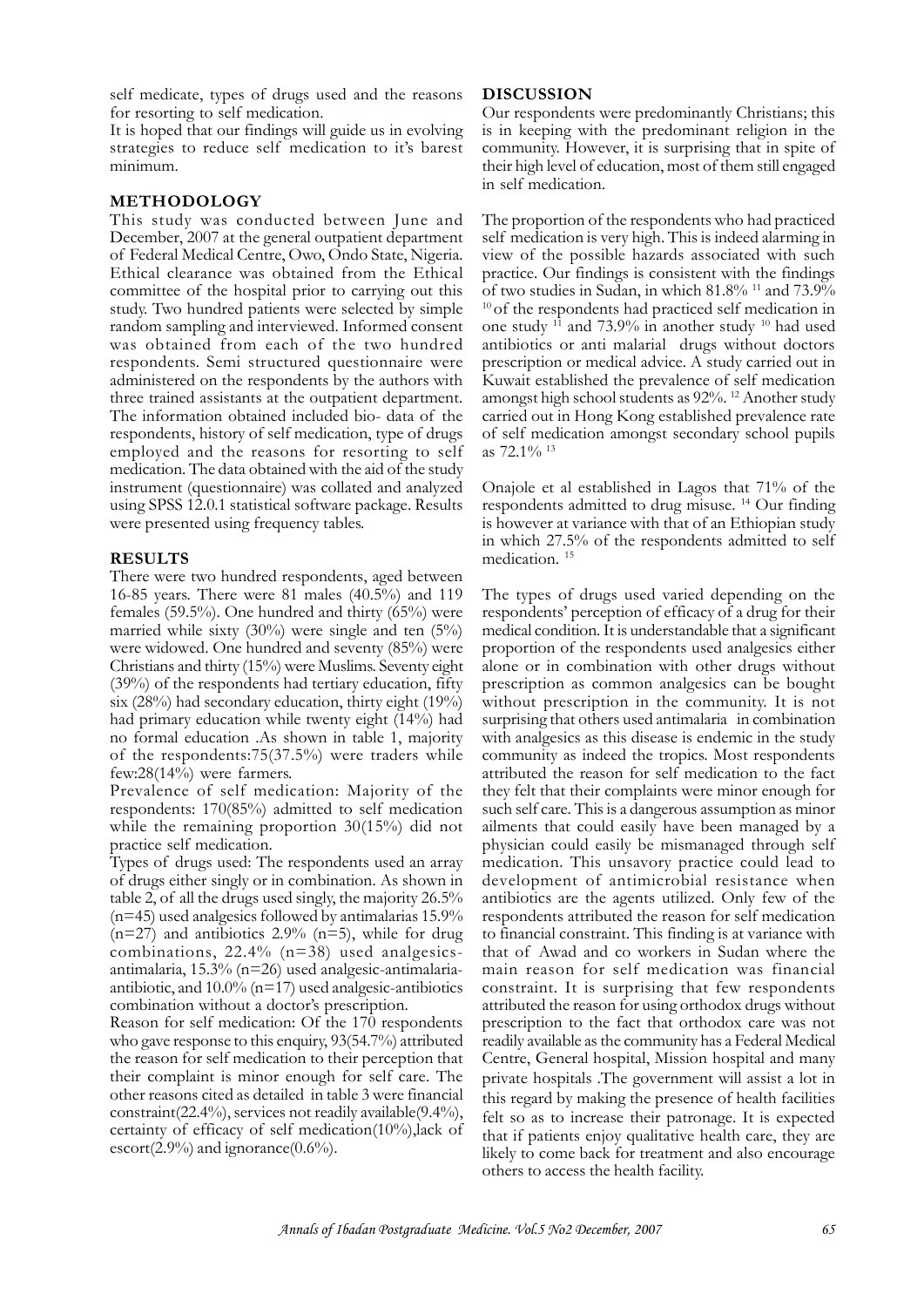# **CONCLUSION**

Majority of the respondents practiced self medication using an array of drugs like analgesics, antimalaria and antibiotics used either alone or in combination.

The main reasons identified for self medication were their assessment of their ailment as been minor and financial constraint.

Adequate health education to stop this unsavory practice needs to be mounted while efforts should be made to make qualitative health care readily available.

# **RECOMMENDATIONS**

- 1) Health care providers should educate patients on the dangers of self medication. Such messages should be extended to the community at large periodically by government health ministries.
- 2) Government should enforce relevant legislation which limits the sales of drugs without prescription to only few relatively harmless over the counter ones.
- 3) There is need to create awareness about existing health facilities so that patients will know where to go when the need arises thereby minimizing the potential resort to self medication.

### **ACKNOWLEDGEMENT**

We glorify God for the successful completion of this work. Special thanks to the management of Federal Medical Centre, Owo for their support. We also acknowledge the contribution of Resident doctors in the department of Family Medicine and Medical officers in the Department of Ophthalmology and Dental Services F.M.C. Owo to this work. The respondents are also appreciated for graciously accepting to participate in this study.

# **REFERENCES**

- 1) **Helman C.***Culture Health and illness. An introduction for health professionals.* 1<sup>st</sup> ed. Bristol B 545 NU: John Writhing and Sons (Printing) Ltd, at the Stone Bridge Press, 1985:42 -45.
- 2) **Vandebroek I,** Calaweart JB, Jonckhere SD, Sanca S, Semo L, Damme PV, Puyvelder LV and Kimpe ND. Use of Medicinal plants and pharmaceuticals by indigineous communities in the Bolivian Andes and Amazon. *Bull of World Health Organ* April 2000; **82**(4):243-250.
- 3) **World Health Organization:** Guidelines for the regulatory assessment of medicinal products for use in self-medication WHODEDM/QSM/001, 2000.
- 4) **Nokes K,** Prince RJ, Achieng R et al. Children and medicines self treatment of common illness among the school children in Western Kenya. *Soc. Sci .Med.* 2000; **50**:1171-83.
- 5) **Hamel MJ,** Odhacha A, Roberts JM *et al*. Control in Bungoma District Kenya: A survey of home treatment of children with fever, bed net use and attendance at ante natal clinics. *Bull of World Health Organ* 2001; **79**: 1014-23.
- 6) **John Chalker.** Improving antibiotic prescribing in Hai Phong Province,Viet Nam: the " antibiotic dose" indicator. *Bull of World Health Organ* 2001;**79**(4):313-320.
- White NJ, Nosten F,Looareesivan S,Watkins WM, Marsh K, Snow RW *et al.* Averting a malaria disaster. *Lancet* 1999;**353**: 1965-67.
- 8) **Abdel-Hameed AA.** Malaria case management at the community level in Gezina, Sudan. *Afri. J Med Sci.* 2001;**30**: 43-6.
- 9) **World Health Organization.** Global strategy for containment of Antimicrobial Resistance: World Health Organization, Communicable diseases surveillance and response (CSR). WHO/ COS/CSR/DRS/2001.2001.
- 10) **Awad A,** Eltayeb I, Matowe L and Thalib L. Self medication with antibiotics and anti malarias in the Community of Khartoum State, Sudan. *J Pharm. Pharmaceut Sci.* 2005; **8**(2) : 326 -331.
- 11) **Awad AI,** Eltayeb IB and Capps PA. Self medication practices in Khartoum State, Sudan. *Eur J Clin. Pharmacol* April 2006; **62**(4):317-324.
- 12) **Abahussain E,** Motowe LK and Nicholls PJ. Self-report medication use among adolescents in Kuwait. Medical principles and practice 2005;**14**(3): 161-164.
- 13) **Tse MHW,** Chung JTN and Munro JGC. Self medication among secondary school pupils in Hong Kong: A descriptive study. *Fam. Pract.* 1989; **6**:303-306.
- 14) **Onajole AT,** Bamgbala AO. Socio demographic characteristics of drug misuse in a Polytechnic in Lagos, Nigeria. *Nig Jnl Health and Biomed Sciences* 2004;**3**(1):40-43.
- 15) **Abula T** and Worku A. Self medication in three towns of North West Ethiopia. *Ethiopian Journal of Health Development*, 2001;**15**(1):25-30.